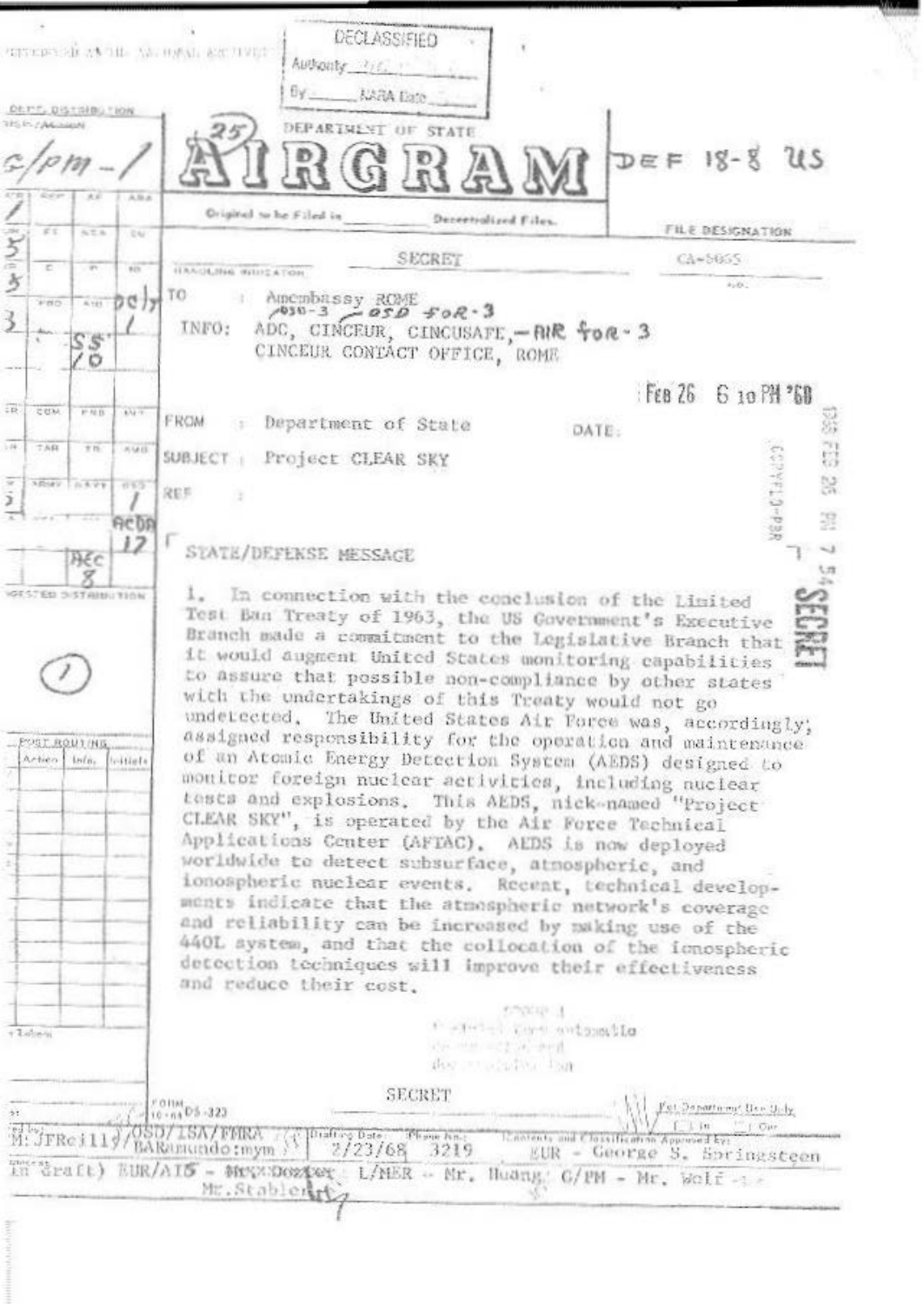

## SECRET

 $\mathbf{2}$ 

A, Atmospheric Detection Facility, Evidence collected from the Chinese atmospheric nuclear tests shows that high frequency signals transmitted by the 440L program transmitters are greatly influenced by atmospheric nuclear events occurring along or near the signals' propagation paths. By monitoring selected 440L transmissions whose propagation paths pass near Chinese and Soviet nuclear test sites, the AEDS will be able to increase its detection capability. With the operation of some additional recording equipment, the data from the USAF Aerospace Defense Command (ADC) 440L site at Aviano Air Base will provide an important supplement to the AEDS coverage of part of the Eurasian landmass. To take advantage of this opportunity USAF proposes to install the ncessary additional equipment and assign additional personnel to the ADC 440L site at Aviano Air Base by April 1, 1968.

Five equipment trailers are required to house the technical equipment. Three trailers in which equipment can be installed are presently at Aviano Air Base. The additional trailers and equipment will be shipped in March. When the permanent 440L building is completed, the AEDS recording equipment can be moved in to the building which will be capable of accommodating this equipment.

One USAF officer and 18 airmen will be assigned to operate and support the AEDS equipment. These people will be assigned to the 1157th Technical Operations Squadron, Wiesbaden, Germany, which is responsible for the operation of AEDS equipment in the European area for AFTAC. ADC has accounted for these personnel in its plans for billeting space.

440L System can properly be regarded as another part of "communications" facility which GOI agrees is authorized by BIA List of Installations (see Rome's A-1485, April 28, 1964) and Rome's A-167, August 18, 1966). Embassy or, if Embassy prefers, CINCEUR Contact Officer should inform appropriate Italian officials that system can be used for detection of atmospheric nuclear events and that some of the recording equipment and 19 persons are to be used primarily for that purpose. The additional recording equipment will look like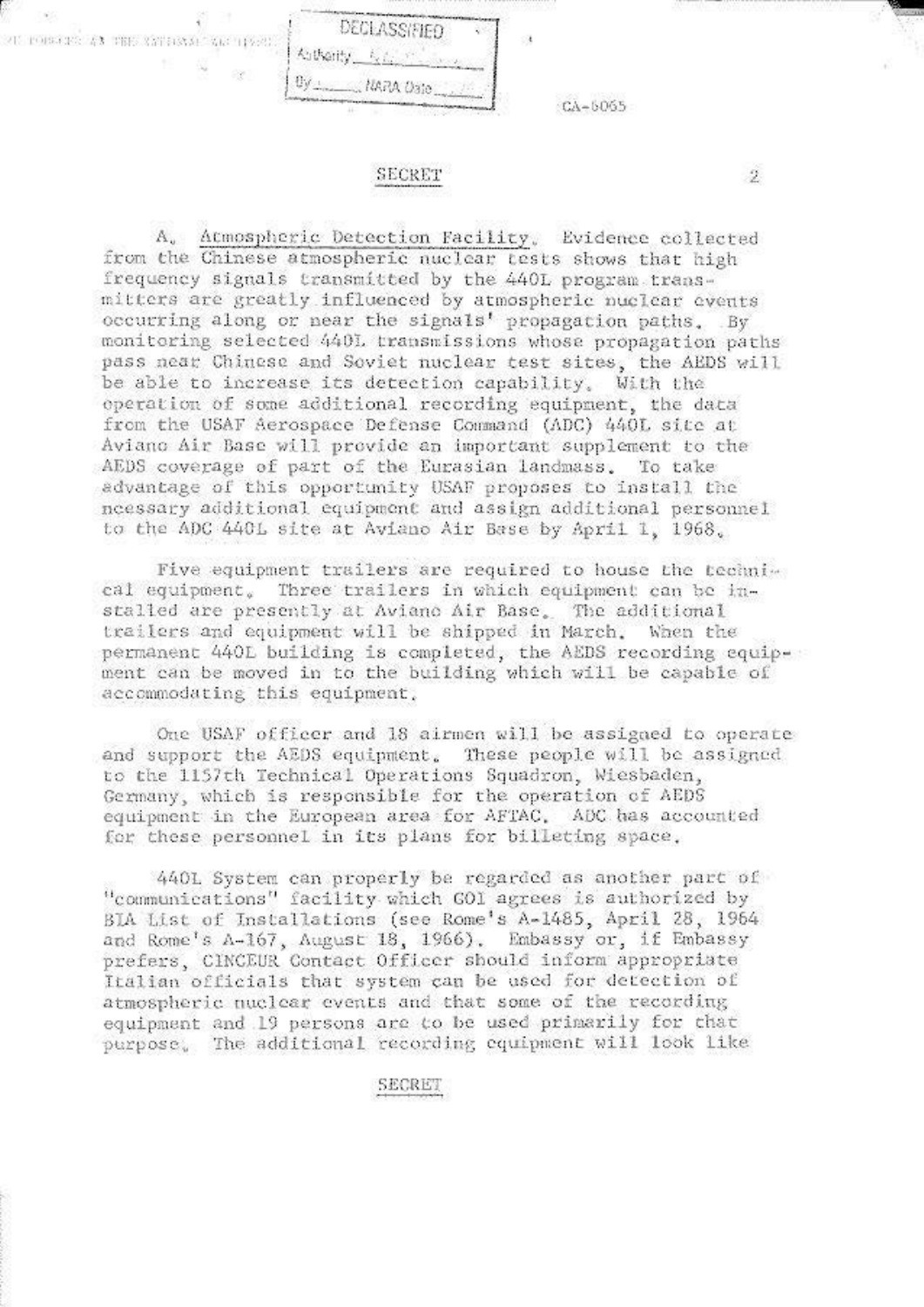

## SECRET

the other 440L equipment, and only someone familiar with the details of the 440L system could tell any technical difference in the equipment.

3.

B. Ionospheric Detection Facility. Until recently there have been three separate worldwide networks of AEDS techniques for detecting ionospheric nuclear explosions. The collocation of these techniques to form one network will allow several sensors to complement each other. The greater sensitivity and reliability of the collocated detection equipment would make the new ionospheric detection network more effective than the three separate ionospheric detection techniques. In addition, the collocated network would have fewer stations than those required by the three separate networks with concomitant savings in money and manpower. Thus, despite the increase of US personnel in Italy the installation proposed below will result in an over-all decrease in US personnel overseas. The specific detection techniques required for this ionospheric detection facility are described below. All equipment is passive and no frequency allocations from GOI are required.

Very Low Frequency Phase Anomaly. This technique detects ionospheric nuclear detonations by monitoring phase changes occurring over very low frequency radio propagation paths as a result of the detonations. The facility would require a plot of land approximately 30 feet by 30 feet. On this plot of land would be erected nine 6-foot loop antennas and four 20-foot whip antennas. This technique requires eight to ten racks of electronic recording equipment.

Magnetic. This technique detects ionospheric nuclear detonations by recording changes occurring in the magnetic field and telluric currents of the earth as a result of such detonations. The components consist of four 3-foot by 4-foot lead plates and three magnetic sensors. The plates are buried at each end of two 500-meter data lines. One of the data lines is oriented on a magnetic north-south axis and the other on an cast-west axis. The magnetic facility requires four 10-foot by 10-foot plots of land for the lead plates and one 100-foot by 100-foot plot of land for the sensors. This technique would require five racks of electronic recording equipment.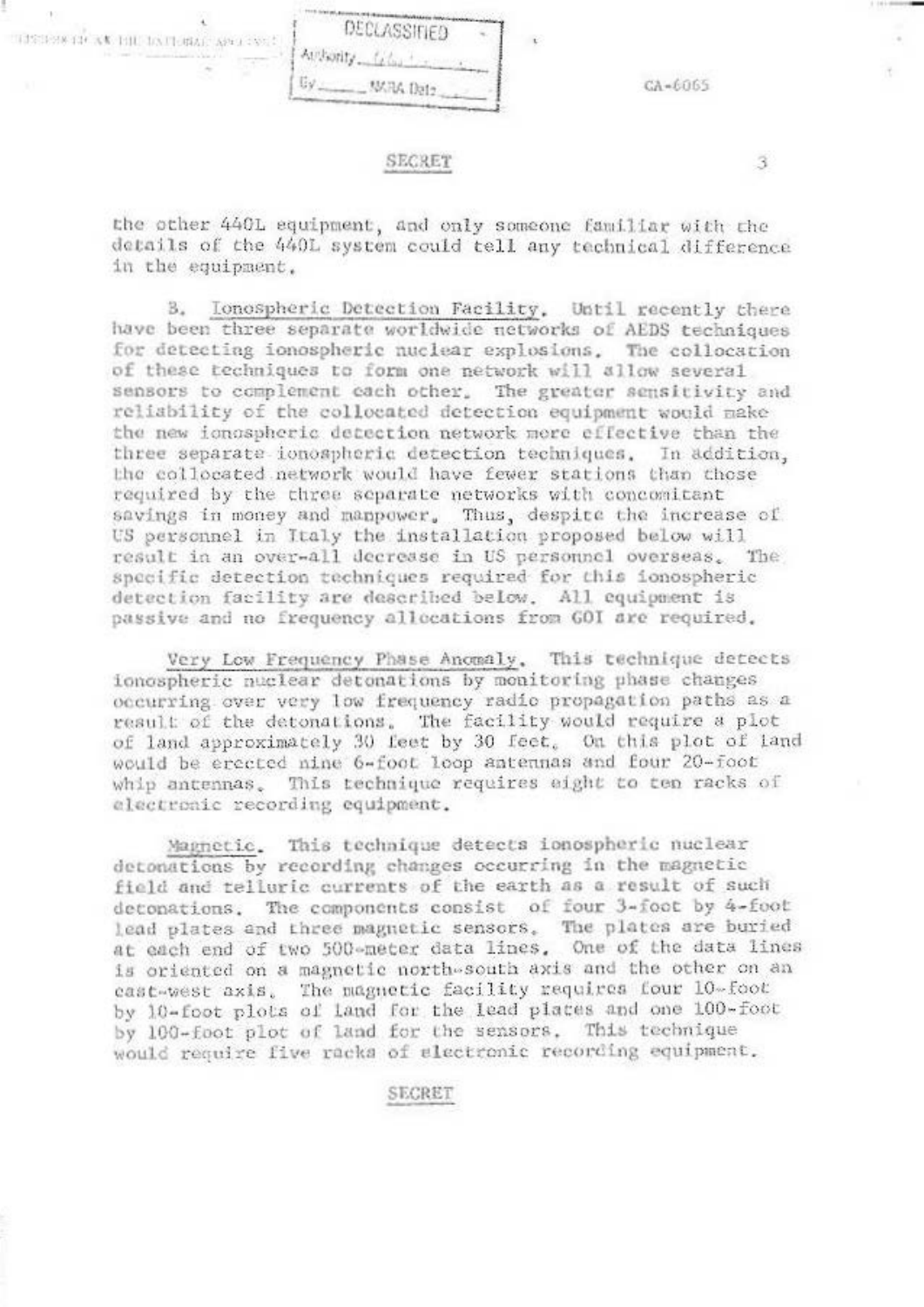

DECLASSIFIED

Authority.

CENTERN ED AN IN DATA STAL ARCHIVES

Atmospheric Fluorescence, This technique detects certain light bands resulting from fluorescence in the upper atmosphere caused by nuclear detonations in the upper atmosphere. The external equipment consists of optical sensing units. The biggest unit would be the approximate size of an office The sensing units would require a space approximately desk. 15 feet by 25 feet mounted on a 25-foot tower or on a roof. This technique would require five to eight racks of electronic recording equipment.

CA-6065

The ionospheric facility would be manned by two officers and 30 airmen and is programmed to be operational by July, 1970.

USAF proposes to survey Aviano Air Base and an area within a 20-mile radius of the base for the location of the ionospheric detection facility. All of the electronic recording equipment and the VLF Phase Anomaly antennas could be located on base. Whether it is possible to locate the atmospheric fluorescence sensing units on base would be determined by the survey. The land required for the magnetic technique cannot be on base because of noise and technical disturbances normally associated with an air base. USAF hopes that suitable off-base site can be found as near the base as possible to take maximum advantage of base support facilities.

Survey team would consist of three or four USAF personnel. Survey equip-Length of survey would be three to four weeks. ment consists of passive electronic gear in suitcases and its total weight will be no more than 400 pounds. Survey team would be prepared arrive Italy within about two weeks after permission is received. Survey team could first come to Rome to brief Embassy and CINCEUR Contact Officer.

Since survey must be off base, we assume approval by "competent Italian authorities" (see Art 21 of BIA) will be required, but any Embassy suggestions for expediting survey would be appreciated. You should consider whether it would be preferable for Embassy to approach Foreign Office or for